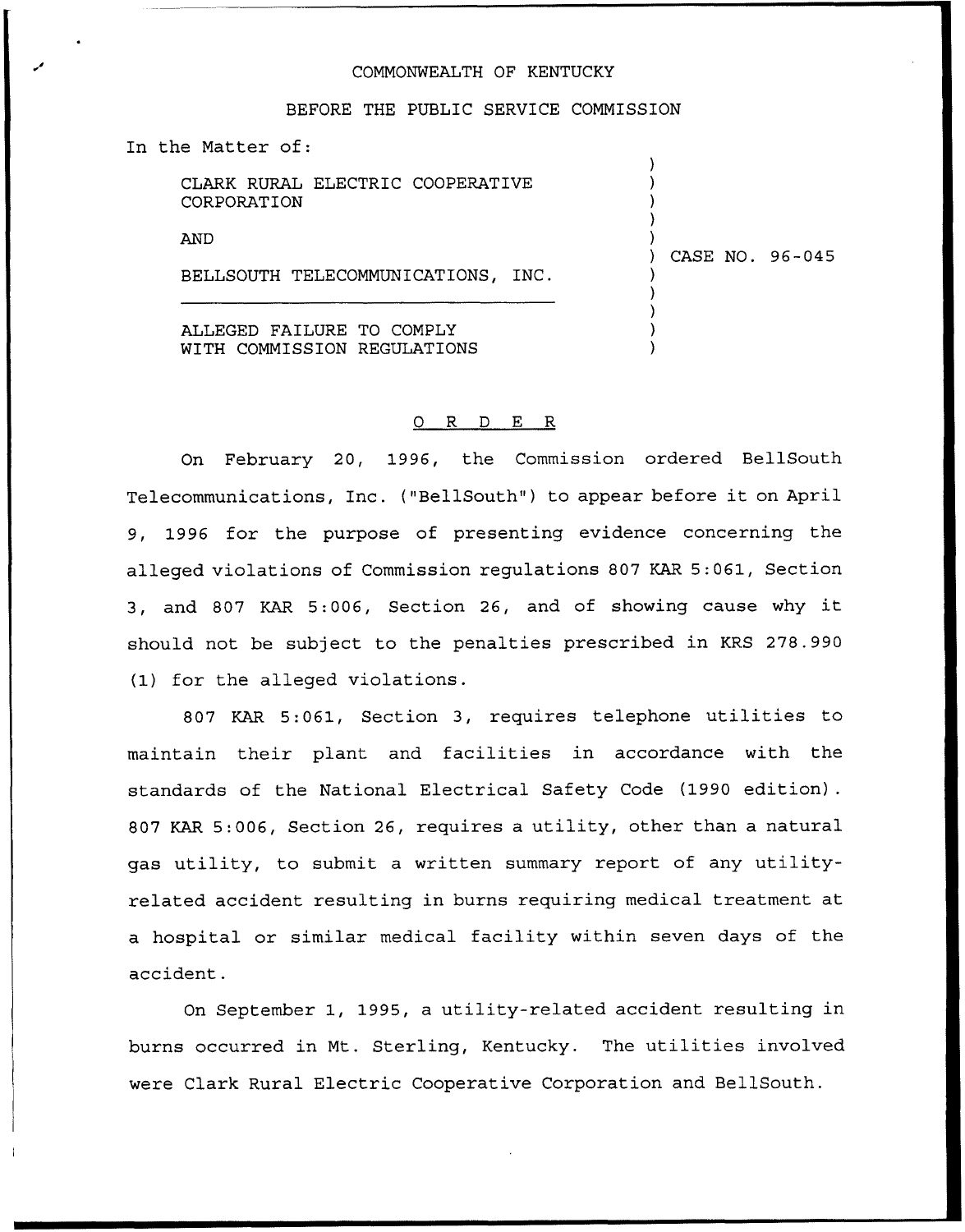In its February 20, 1996 Order, the Commission asserted that BellSouth had not submitted a written summary report of the incident. BellSouth contacted the Commission in person on or about February 27, 1996 and provided documentation that it had timely filed the report. Subsequently, Commission staff discovered that BellSouth's report, which is attached hereto as Appendix A, had been timely received on September 7, 1995. The allegation that BellSouth has violated 807 KAR 5:006, Section 26, is, therefore, erroneous.

Having reviewed the report and being otherwise sufficiently advised, the Commission finds that the September 1, 1995 incident did not involve a violation of 807 KAR 5:006, Section 26. Consequently, that allegation should be dismissed from this proceeding.

IT IS THEREFORE ORDERED that:

1. The alleged violation of Commission Regulation <sup>807</sup> KAR 5:006, Section 26, is dismissed from this proceeding.

2. The remainder of the Commission's February 20, 1996 Order shall remain in full force and effect.

Done at Frankfort, Kentucky, this 12th day of March, 1996.

PUBLIC SERVICE CONNISSION

 $\overline{\textsf{cman}}$ 

Robert 11. Da Commissione

ATTEST:

Executive Director